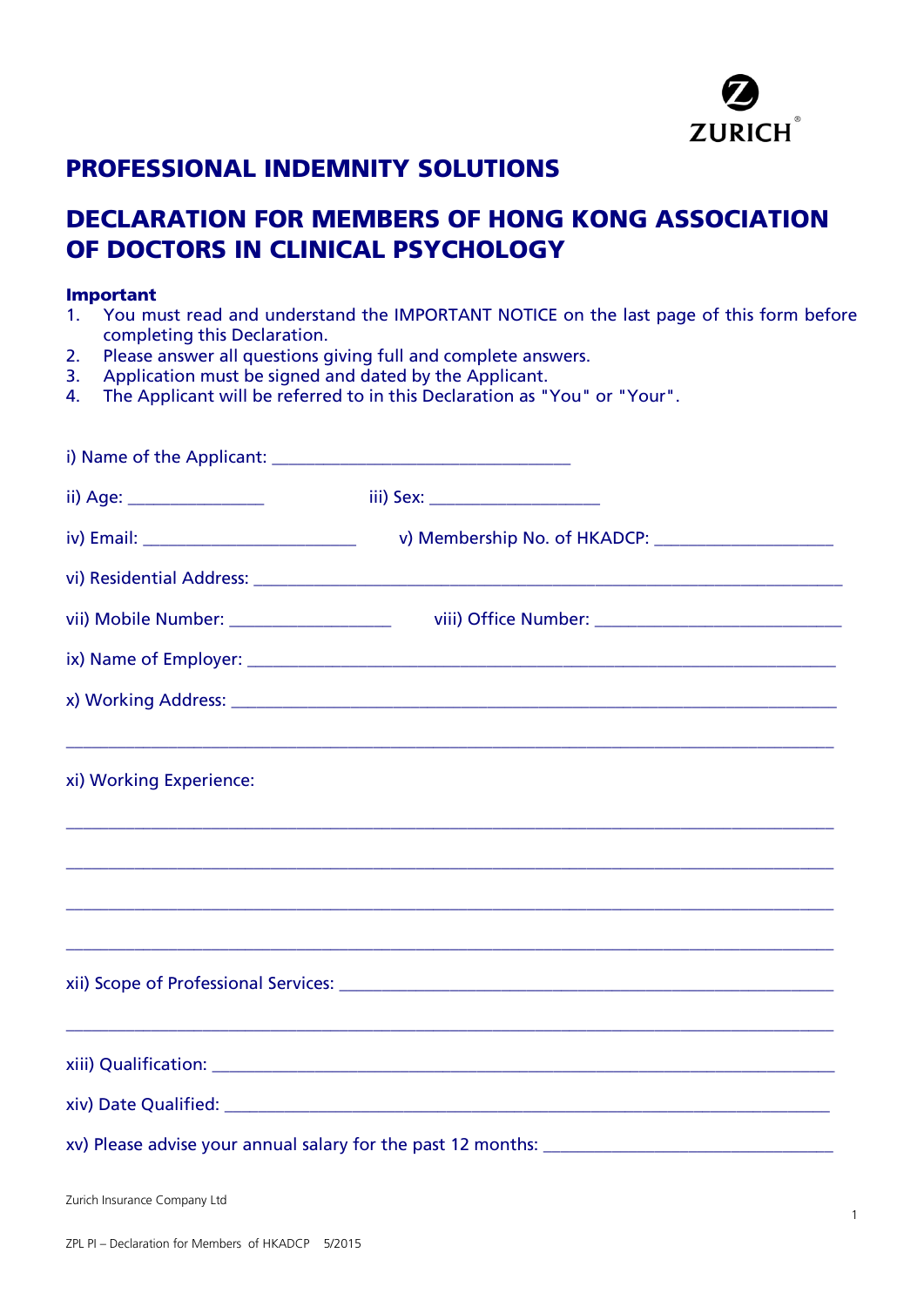### **xvi) Claims Details**

|                                                                                              | (a) Have you been subject to disciplinary proceedings<br>for professional misconduct?                                                                                                                      | Yes l            | No l                  |
|----------------------------------------------------------------------------------------------|------------------------------------------------------------------------------------------------------------------------------------------------------------------------------------------------------------|------------------|-----------------------|
|                                                                                              | (b) Have any claims for negligence or breach of professional<br>duty been made in the last ten (10) years against you, or have<br>circumstances been notified to insurers that might give rise to a claim? | $Yes \mid \mid$  | $N$ o $\vert$ $\vert$ |
|                                                                                              | (c) Are you aware any circumstance which may give rise to a claim<br>against you?                                                                                                                          | Yes <sub>1</sub> | No.                   |
| *If Yes to any of the questions above, please provide the details in respect of each matter. |                                                                                                                                                                                                            |                  |                       |
|                                                                                              |                                                                                                                                                                                                            |                  |                       |
|                                                                                              |                                                                                                                                                                                                            |                  |                       |
|                                                                                              |                                                                                                                                                                                                            |                  |                       |

## **Declaration**

## **Important**

Signature of this Declaration does not bind the Applicant or the Insurer to complete the insurance.

I hereby declare that the statements and particulars in this Declaration are true and that I have not mis-stated or suppressed any material facts. I agree that this Declaration forms part of the Professional Indemnity Solutions Proposal and shall form the basis of any Contract of Insurance effected thereon. I undertake to inform the Insurer of any material alteration to these facts whether occurring before or after completion of the Contract of Insurance.

I understand, acknowledge and agree that, as a result of my purchasing and taking up the policy to be issued by Zurich Insurance Company Ltd ("Company"), the Company will pay the authorized insurance broker commission during the continuance of the policy including for renewals, for arranging the said policy. Where I am a body corporate, the authorized person who signs on behalf of me further confirms to the Company that he or she is authorized to do so.

I further understand that the above consent is necessary for the Company to proceed with the application.

Signature of Applicant

……………………………………………………… Date:  $/$  /

Zurich Insurance Company Ltd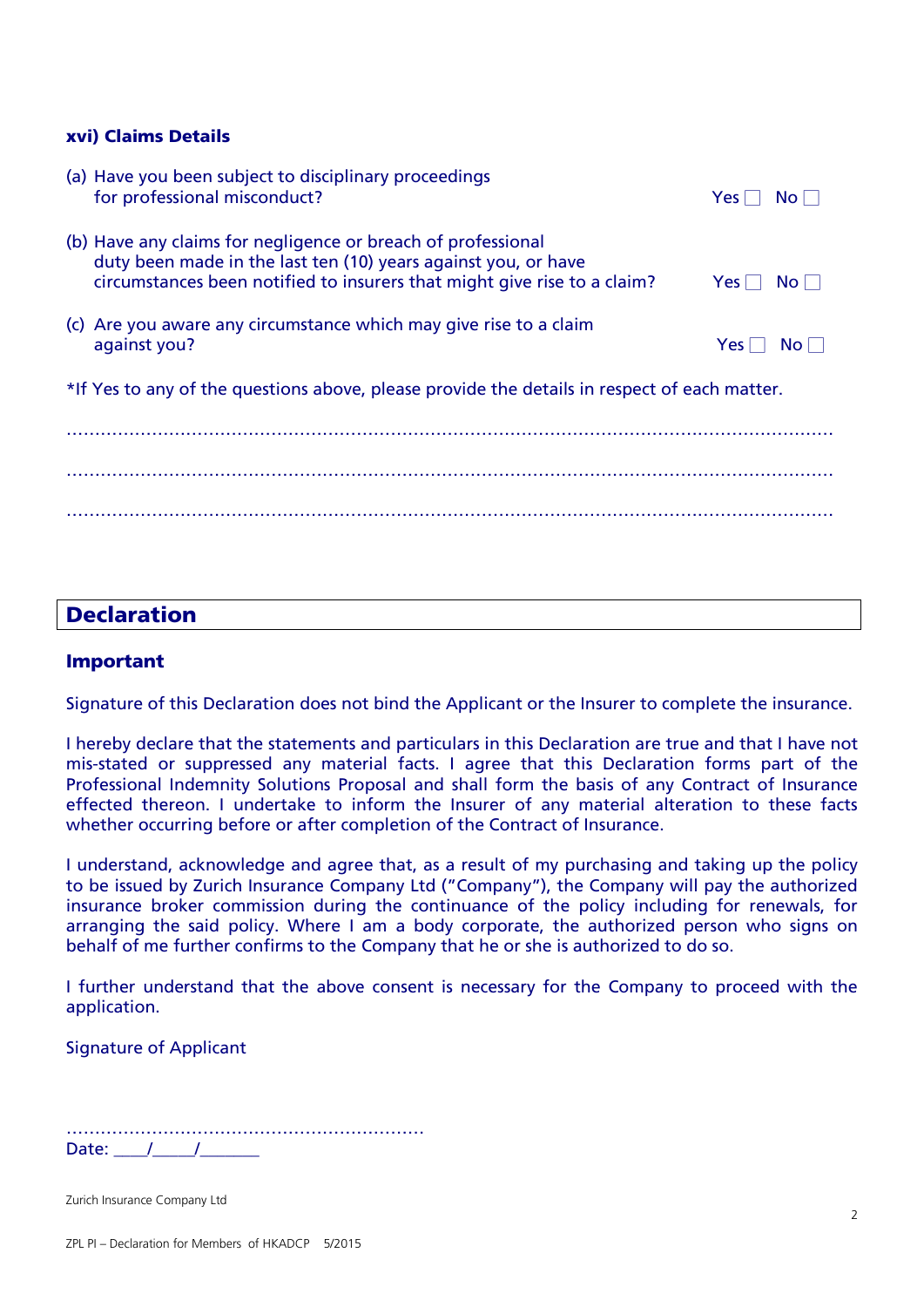## **Important Notice**

#### **This policy is issued on a Claims Made basis:**

This means that the policy responds to:-

- 1. Claims first made against the Insured during the Period of Insurance and notified to the Insurer during that Period of Insurance, provided that the Insured was not aware prior to the policy inception of circumstances which would have put a reasonable person on notice that a Claim may be made against the Insured; and
- 2. If during the currency of the policy, the Insured becomes aware of any occurrence which may give rise to a Claim under the policy and during the Period of Insurance gives written notice to the Insurer of such occurrence, any Claim which may be subsequently made arising out of the occurrence of which notification has been given shall be deemed to be a Claim made during the period of this policy whenever such Claim may actually be made.

When the policy expires, no new notification generally can be made on the expired policy even though the event giving rise to the Claim may have occurred during the Period of Insurance.

No indemnity will be provided under this policy in respect of any Claim arising out of circumstances of which the Insured was aware at any time prior to policy inception and which would have put a reasonable person on notice that a Claim may be made.

#### **Your Duty of Disclosure**

Before entering into a contract of general insurance, you have a duty to disclose to the Insurer every matter that you know, or could reasonably be expected to know, is relevant to the Insurer's decision whether to accept the risk of the insurance and if so, on what terms.

You have the same duty to disclose those matters to the Insurer before you renew, extend, vary or reinstate a contract of general insurance.

#### **Non-Disclosure**

If you fail to comply with your duty of disclosure, the Insurer may be entitled to reduce their liability in respect of a Claim or may cancel the contract.

If your non-disclosure is fraudulent, the Insurer may also have the option of avoiding the contract from the beginning.

#### **Surrender or Waiver of any Right of Contribution or Indemnity**

Where another person or company would be liable to compensate the Insured or hold the Insured harmless for part or all of any Loss or damage otherwise covered by the policy, but the Insured has agreed with that person or company either before or after the inception of the policy that recovery of any Loss or damage from that person or company would not be sought, the Insured will not be covered under the policy for any such Loss or damage.

#### **Contracts by the Insured Affecting Rights to Subrogation**

If the proposed contract of insurance includes a provision which excludes or limits the Insurer's liability in respect of any Loss because the Insured is a party to an agreement which excludes or limits rights to recover damages from a third party in respect of that Loss, signature of any such agreement may place the indemnity under the proposed contract of insurance at risk.

#### **Data sharing consent**

In order to provide a seamless insurance service globally, Zurich may transfer any data Zurich has received from and any data it holds on the policyholder to other units of Zurich Insurance Group Ltd, such as branches, subsidiaries, or affiliates within Zurich Insurance Group Ltd, cooperative partners of Zurich Insurance Group Ltd, coinsurance and reinsurance companies located in the country of the policyholder or abroad.